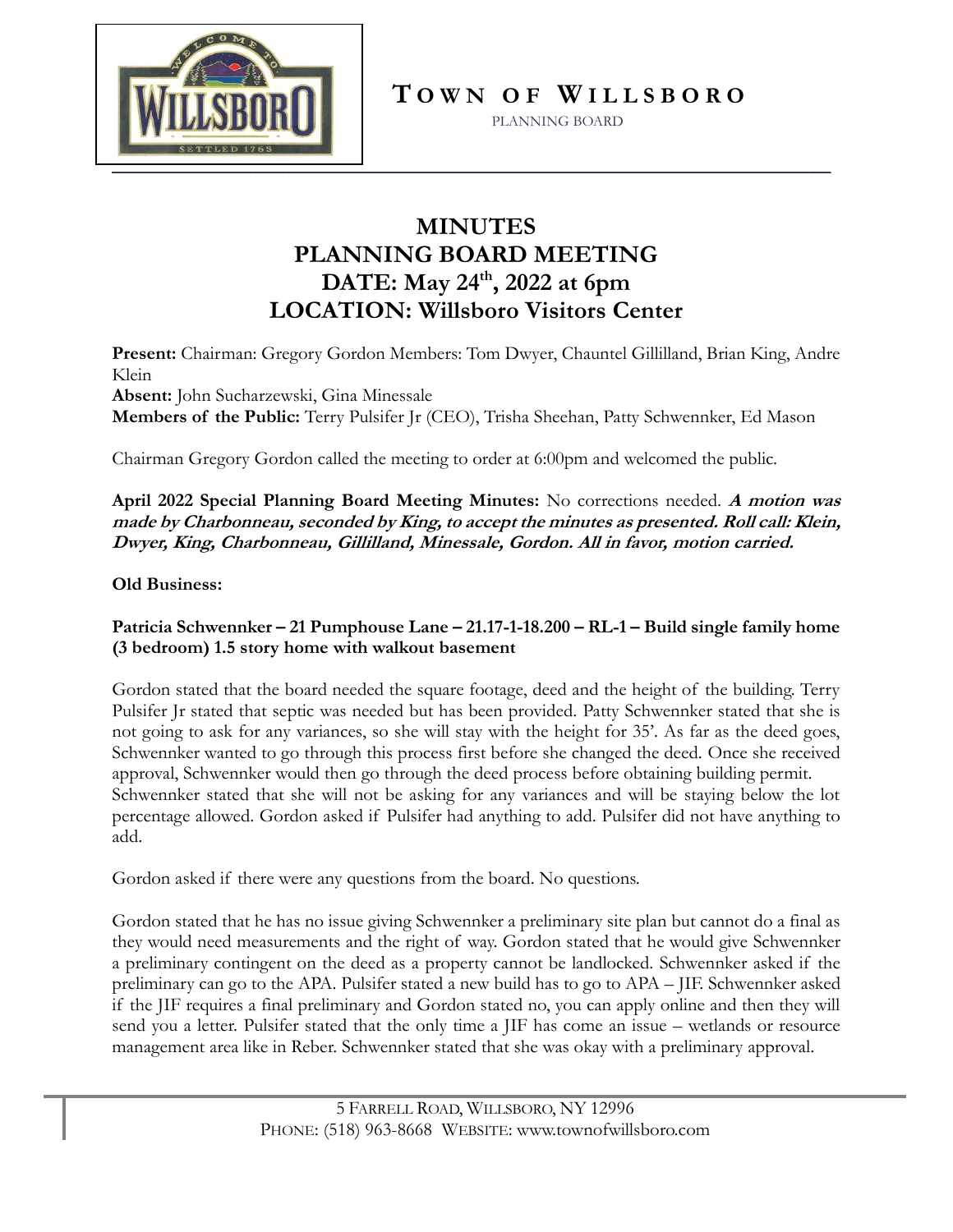**A motion was made by Klein to approve this as a preliminary site plan approval contingent on the right of way in the deed and dimensions of the building, seconded by Dwyer. Roll call: King, Gillilland, Klein, Dwyer, Gordon. All in favor, motion carried.** 

#### **New Business:**

#### **Joseph & Judy Cardinale – 323 Corlear Drive – 11.17-1-52.000 – RL-1 – Demolition of existing camp and replacing with a new larger structure**

Trisha Sheehan representing the Cardinales in front of the board because they are within 500' of the board. Gordon stated that they have been in front of the board years ago and the applicant did not want to go through with getting a variance. Gordon stated that this has been approved for a variance on the north and south. Gordon stated that Trisha had permission to speak on behalf of the applicant.

Trisha stated that they needed a double variance and they did approve both of them. Now going through the planning board approval so then they can go to apply for the building permit. Terry stated he was unable to attend the ZBA meeting but he will provide those minutes to the planning board showing that the variances granted.

Gordon stated that he was at the meeting and they did approve the variances. Asked if the board had any questions. No questions.

#### **A motion was made by Klein to approve the site plan application with the approved variances through the ZBA, seconded by King. Roll call: King, Gillilland, Klein, Dwyer, Gordon. All in favor, motion carried.**

#### **Indian Bay Marina – 239 Corlear Drive – 21.5-1-2.900 – RL-1 – Replace existing camp with same size structure**

Gordon stated that there is a camp that looks like it's from the 1800's. Gordon stated that the applicant would like to replace it with the same footprint. Gordon stated that Pulsifer was asked to take photos prior to a deck being taken off years ago for safety reasons. Gordon stated that they want to demolition the camp and replace it.

Gordon asked if Schwennker had any comments. Schwennker stated she wants to replace it - same size, same location as she is not looking for any variances. Gordon stated that on one of the diagrams – the septic line going over and using the same system from the marina which goes along with the SPEDES permit which was granted by the state. Gordon stated they are covered with the septic. Gordon asked if Pulsifer had any comments. Pulsifer stated that the 4.43-2 if you can replace it exactly no variances needed. Pulsifer showed the board photos he had taken in 2016. The porch was taken off due to safety reasons.

Gordon stated that they are replacing the whole thing on the same footprint.

Gordon asked if there were any questions from the board. No questions.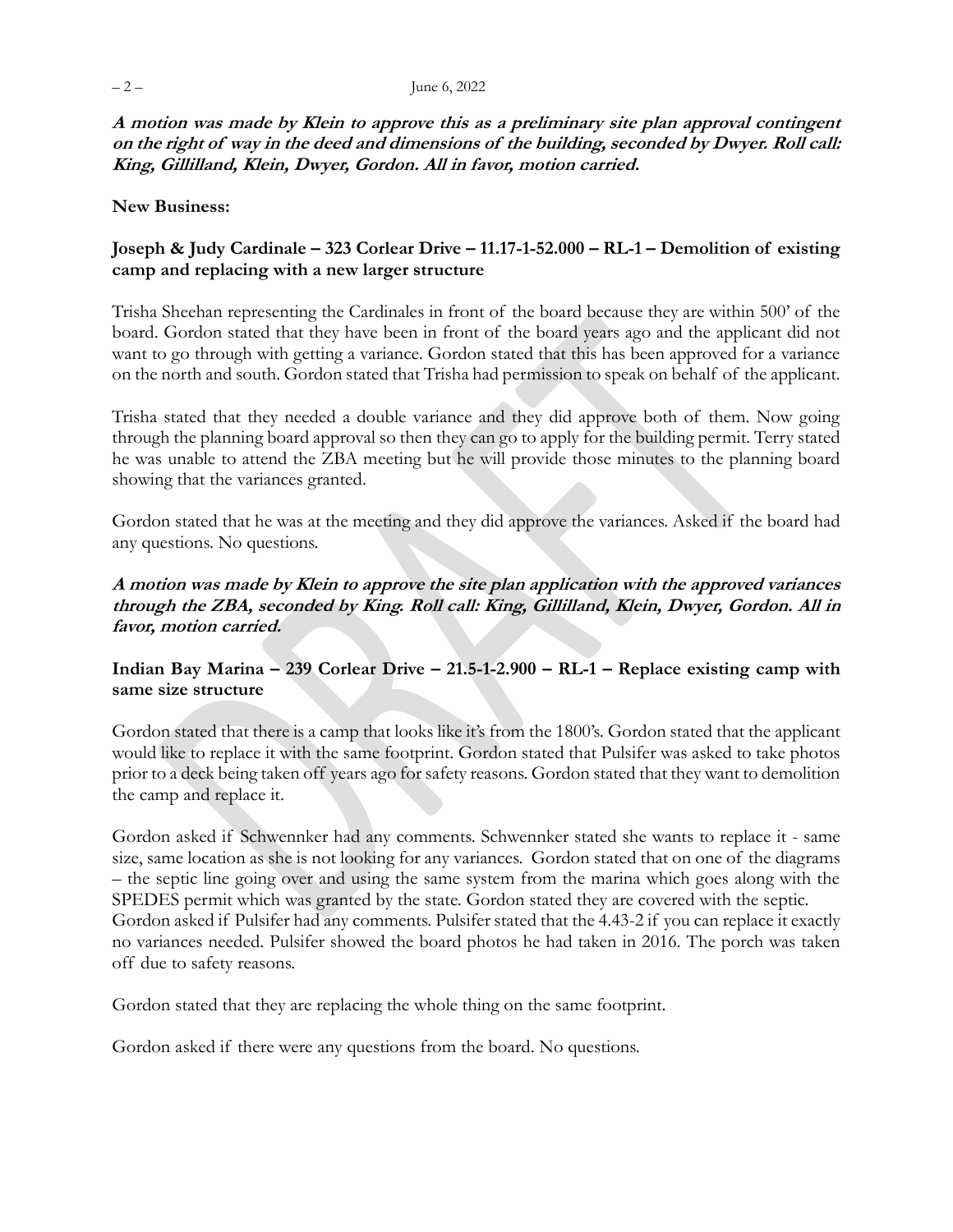**A motion was made by King to approve the site plan application as presented to replace the camp and deck on the same footprint as it presently sits, seconded by Dwyer. Roll call: King, Gillilland, Klein, Dwyer, Gordon. All in favor, motion carried.** 

#### **Ginene Mason – 121 Corlear Drive – 21.5-1-53.00 – RL-1 – Add a covered deck to existing home**

Gordon stated that this application is in front of Planning board due to being within 500 ft of the lake. Gordon stated that the applicant is under their 15% with the deck which will have a roof. Gordon asked if Ed Mason had any comments – deck in the rear of the camp going toward the road and no variances necessary and there will be an east and west roof over the deck and it will not affect the septic. Mason stated that it will be a metal roof.

Gordon asked Pulsifer if he had any comments. Pulsifer stated that the applicant is well under the 15% lot coverage. Pulsifer stated the applicant is at 5.8% lot coverage now and would be at 6.5% coverage with the covered deck. Dwyer asked if he had 100' lakefront and Mason stated he did.

Gordon asked if the board had any other questions. No questions.

#### **A motion was made by Dwyer to approve site plan application as submitted, seconded by Klein. Roll call: King, Gillilland, Klein, Dwyer, Gordon. All in favor, motion carried.**

**Trisha Sheehan of Johnny's Family Smokehouse & Sports Bar, LLC – The Club House Day Care Center, LLC – 3873 NYS Route 22 – 31.9-1-41.100 – M – Change in use from bar/tavern to a day care center**

Gordons stated they are looking for a change of use from a bar tavern to a daycare center. Gordon stated that they are before the board because change of use no matter how you switch the words around there is nowhere to be found other than for a seasonal. Gordon stated that in the past they have had a special use and then granted a use variance at this location in 2007. Gordon stated now they are just looking at having a change of use.

Trisha Sheehan – one of the owners – stated she is going to lease it out the daycare. Sheehan stated that they are in the process with the state to get their license and working with DOH and working with Pulsifer for local codes, state fire inspector. Sheehan stated that all permits are in the works and officially wanted to come in front of the planning board to change the use. Sheehan stated that she will need something in writing that the town approves and will need to send to the state so they can complete the licensing process.

Gordon asked if Pulsifer had any comments. Pulsifer stated that if this were more a complex situation than by the state code, he could do a legal change of occupancy. Pulsifer stated that they aren't doing that much work, just adding one emergency door and cleaning it up. Pulsifer stated that there is not a chain to follow because they aren't doing that much work. Pulsifer stated it will be an I4 because they are including toddlers. Pulsifer stated that in 2005 or 2006 there was a restaurant had a fire, Mountain View. Pulsifer stated that the new owner came in and applied for special use and use variance and applied for restaurant bar tavern and a 10-room motel in the back. Pulsifer stated that they did not act on motel and the occupancy has stayed that way since.

Gordon asked if there were any questions.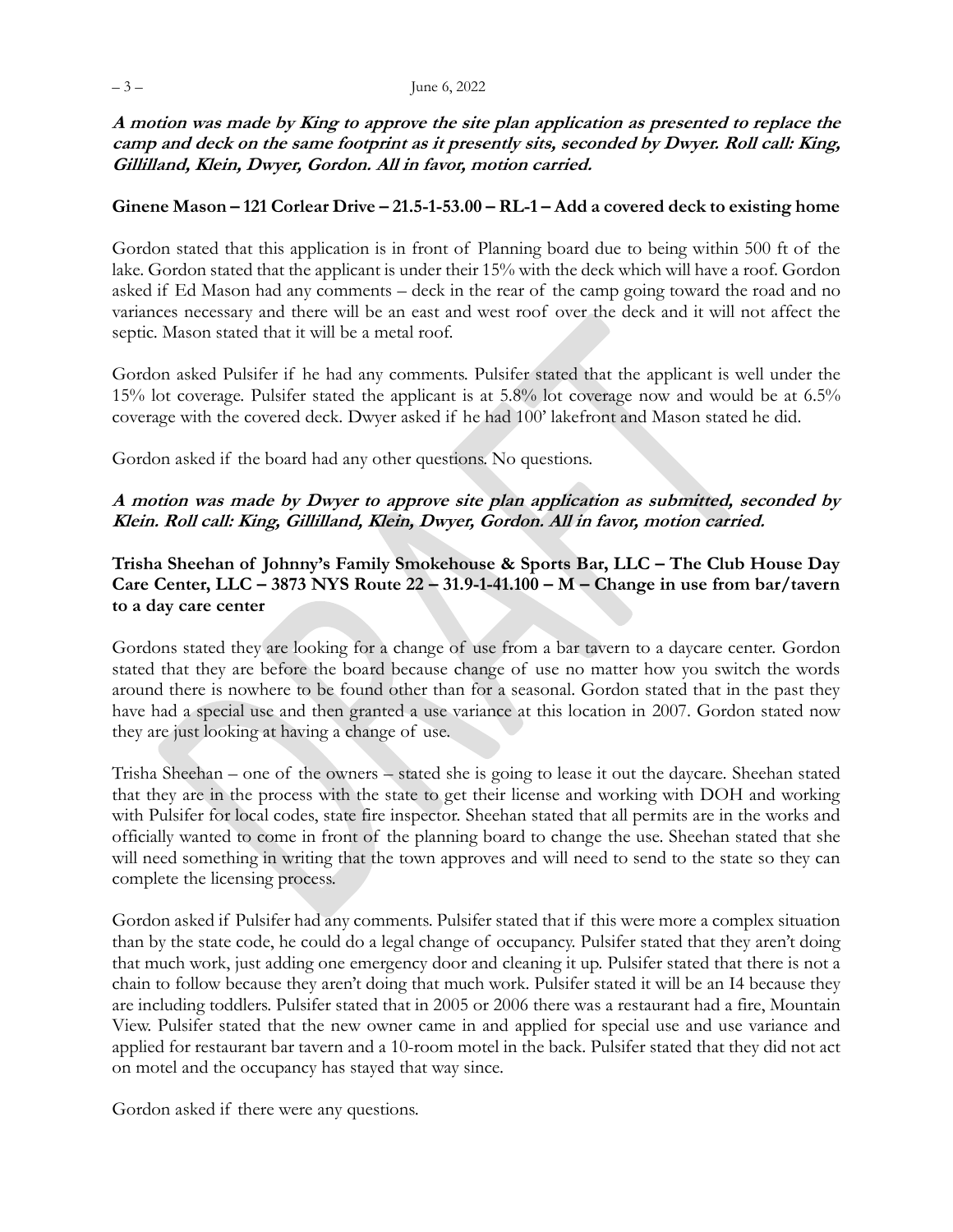King asked if Scott Burdict came through and did a pre inspection. Sheehan stated that Scott Burdict came to do a preliminary to see if the state would be able to license it or not. Sheehan wanted him on site to see if there were any major changes that needed to be done.

King asked what the plans were for outside. Sheehan stated that the outside front fenced area will be the outside area for now. Sheehan stated that they would like to put a playground in the back, fenced in sooner than later. Sheehan stated that the front is enough space for outside play area. King asked if eventually it will be in the back and Sheehan confirmed that additional outside space will be in the back. Pulsifer stated that he met with OFCS (New York State Office of Children and Family Services) – preliminary – and no significant changes needed to be made. Pulsifer stated that a couple more sinks, and one more exit were the recommendations made. Pulsifer stated that the fire system needs to be up and going and the building owner has taken steps. Sheehan stated that they have to have that system up and going and submitted to the state to get the license. Gordon stated that plastic covers would be nice over them to prevent little hands.

Gordon stated that three government agencies have been a part of this and thinks that if they have done preliminary inspections and are okay with it, he doesn't see why the town wouldn't be okay with changing the use.

Gordon asked if the board had any questions. No questions.

### **A motion was made by King to approve site plan application as submitted, seconded by Gillilland. Roll call: King, Gillilland, Klein, Dwyer, Gordon. All in favor, motion carried.**

Gordon asked if the board or the public had anything more to add. No other comments.

### **A motion was made by Klein to adjourn the meeting at 6:31pm, seconded by Gordon. Roll call: King, Gillilland, Klein, Dwyer, Gordon. All in favor, motion carried.**

Respectfully Submitted,

Morgan Denton Secretary for Planning and Zoning Board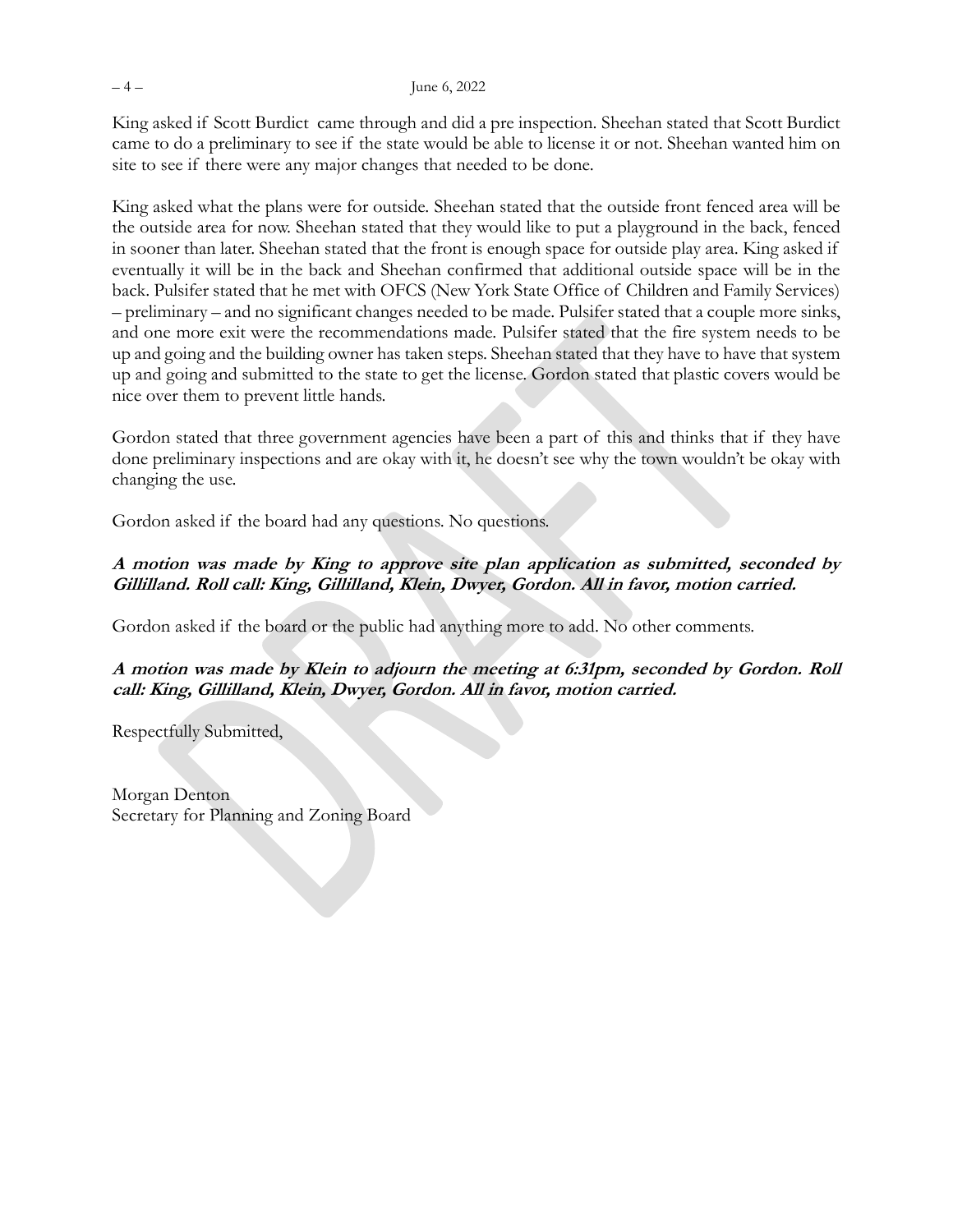| <b>BOARD:</b>                       | Planning Board              |
|-------------------------------------|-----------------------------|
| <b>DATE OF MEETING:</b>             | May $24^{\text{th}}$ , 2022 |
| <b>APPLICATION NUMBER:</b>          | $104-P$                     |
| NAME:                               | Patricia Schwenker          |
| <b>PROJECT ADDRESS:</b>             | 21 Pumphouse Lane           |
| <b>TAX MAP NUMBER:</b>              | 21.17-1-18.200              |
| <b>REQUEST FOR APPLICATION FOR:</b> | Build single family home    |

| <b>PROPOSED</b><br><b>MOTION:</b>                          | A motion was made to approve this as a preliminary site plan approval<br>contingent on the right of way in the deed and dimensions of the<br>building. |            |                          |              |
|------------------------------------------------------------|--------------------------------------------------------------------------------------------------------------------------------------------------------|------------|--------------------------|--------------|
| <b>MOTION MADE</b><br>BY:                                  | Andre Klein                                                                                                                                            |            |                          |              |
| <b>MOTION</b><br><b>SECONDED BY:</b>                       | Tom Dwyer                                                                                                                                              |            |                          |              |
| <b>MEMBER VOTE:</b>                                        | <b>MEMBER NAME:</b>                                                                                                                                    | <b>YES</b> | N <sub>0</sub>           | <b>NOTES</b> |
|                                                            | Gregory Gordon                                                                                                                                         | X          |                          |              |
|                                                            | John Sucharzewski                                                                                                                                      |            | $\overline{\phantom{0}}$ | Absent       |
|                                                            | <b>Brian King</b>                                                                                                                                      | X          |                          |              |
|                                                            | Chauntel Gillilland                                                                                                                                    | X          |                          |              |
|                                                            | Gina Minessale                                                                                                                                         |            | $\overline{a}$           | Absent       |
|                                                            | R. Andre Klein                                                                                                                                         | X          |                          |              |
|                                                            | Tom Dwyer                                                                                                                                              | X          |                          |              |
|                                                            |                                                                                                                                                        |            |                          |              |
|                                                            |                                                                                                                                                        |            |                          |              |
|                                                            |                                                                                                                                                        |            |                          |              |
| <b>SIGNATURE OF</b><br><b>PLANNING</b><br><b>CHAIRMAN:</b> |                                                                                                                                                        |            |                          |              |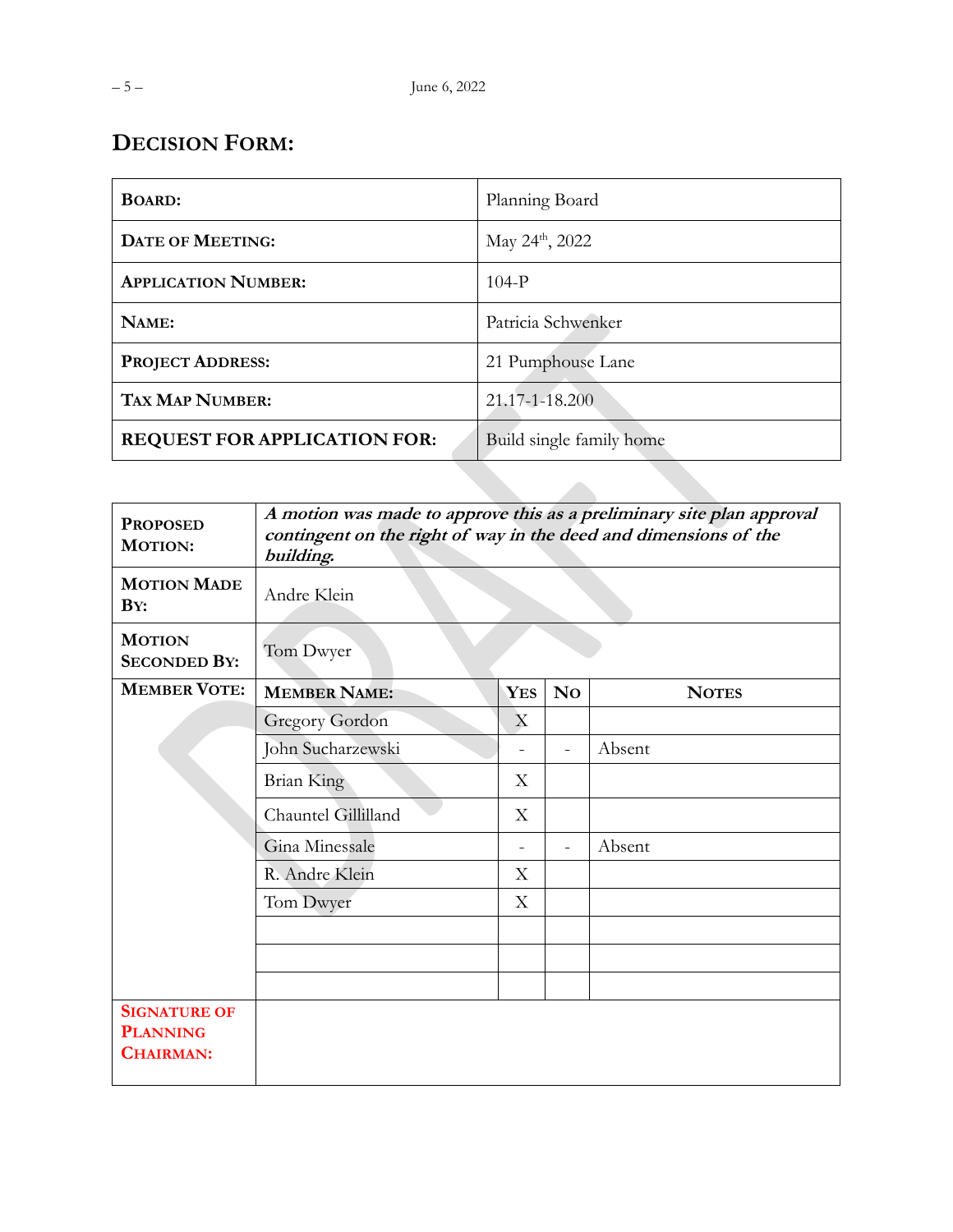| <b>BOARD:</b>                       | Planning Board                                                         |
|-------------------------------------|------------------------------------------------------------------------|
| <b>DATE OF MEETING:</b>             | May 24 <sup>th</sup> , 2022                                            |
| <b>APPLICATION NUMBER:</b>          | $115-P$                                                                |
| NAME:                               | Joseph & Judy Cardinale                                                |
| <b>PROJECT ADDRESS:</b>             | 323 Corlear Drive                                                      |
| <b>TAX MAP NUMBER:</b>              | 11.17-1-52.000                                                         |
| <b>REQUEST FOR APPLICATION FOR:</b> | Demotion of existing camp and replacing with<br>a new larger structure |
|                                     |                                                                        |

| <b>PROPOSED</b><br><b>MOTION:</b>                          | A motion was made to approve the site plan application with the<br>approved variances through the ZBA. |              |                          |              |  |
|------------------------------------------------------------|--------------------------------------------------------------------------------------------------------|--------------|--------------------------|--------------|--|
| <b>MOTION MADE</b><br>BY:                                  | Andre Klein                                                                                            |              |                          |              |  |
| <b>MOTION</b><br><b>SECONDED BY:</b>                       | <b>Brian King</b>                                                                                      |              |                          |              |  |
| <b>MEMBER VOTE:</b>                                        | <b>MEMBER NAME:</b>                                                                                    | <b>YES</b>   | N <sub>0</sub>           | <b>NOTES</b> |  |
|                                                            | <b>Gregory Gordon</b>                                                                                  | $\mathbf{X}$ |                          |              |  |
|                                                            | John Sucharzewski                                                                                      |              | $\overline{\phantom{a}}$ | Absent       |  |
|                                                            | <b>Brian King</b>                                                                                      | X            |                          |              |  |
|                                                            | Chauntel Gillilland                                                                                    | X            |                          |              |  |
|                                                            | Gina Minessale                                                                                         |              | $\equiv$                 | Absent       |  |
|                                                            | R. Andre Klein                                                                                         | X            |                          |              |  |
|                                                            | Tom Dwyer                                                                                              | X            |                          |              |  |
|                                                            |                                                                                                        |              |                          |              |  |
|                                                            |                                                                                                        |              |                          |              |  |
|                                                            |                                                                                                        |              |                          |              |  |
| <b>SIGNATURE OF</b><br><b>PLANNING</b><br><b>CHAIRMAN:</b> |                                                                                                        |              |                          |              |  |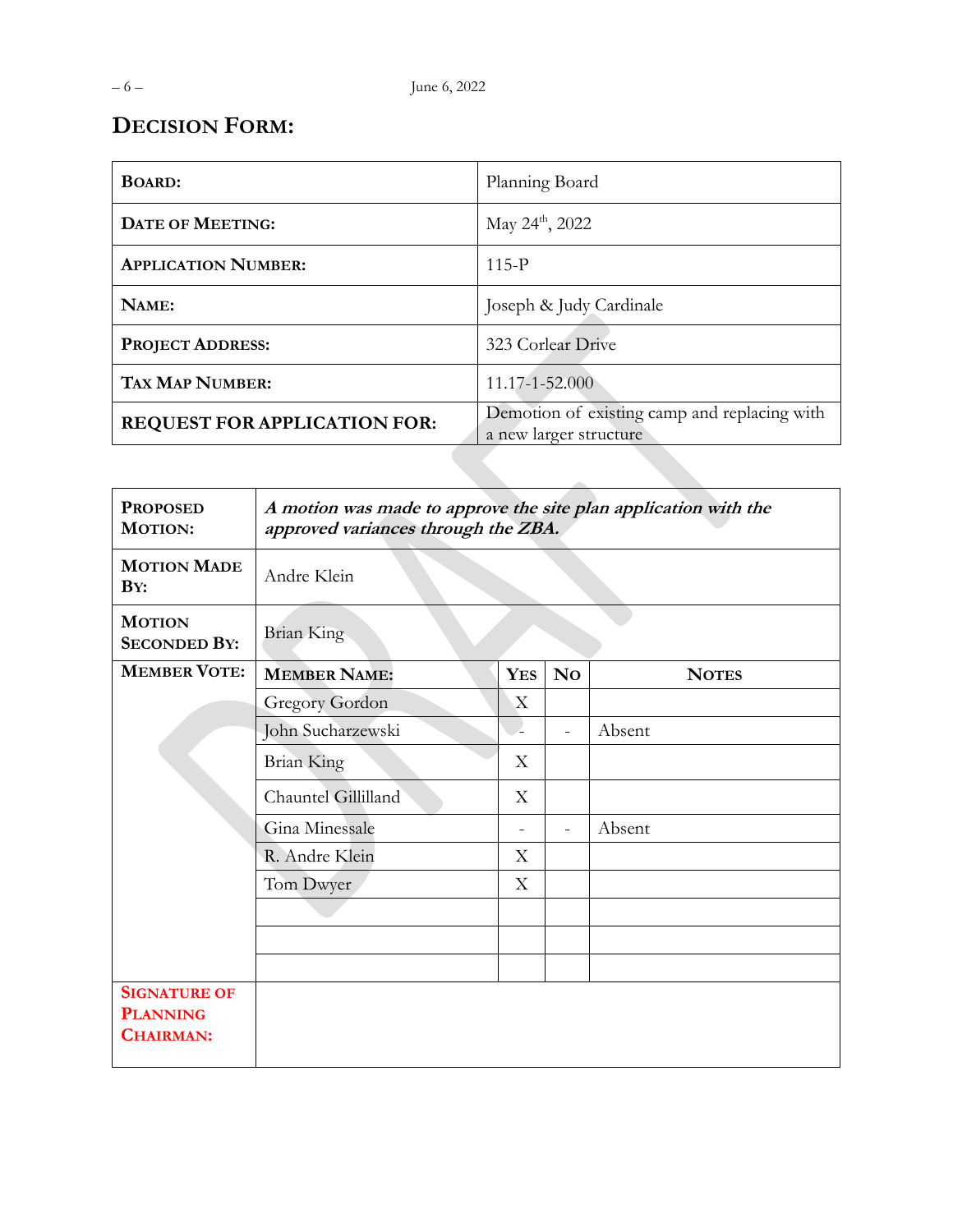| <b>BOARD:</b>                | Planning Board                                 |
|------------------------------|------------------------------------------------|
| <b>DATE OF MEETING:</b>      | May $24^{\text{th}}$ , 2022                    |
| <b>APPLICATION NUMBER:</b>   | $116-P$                                        |
| NAME:                        | Indian Bay Marina                              |
| <b>PROJECT ADDRESS:</b>      | 239 Corlear Drive                              |
| <b>TAX MAP NUMBER:</b>       | 21.5-1-2.900                                   |
| REQUEST FOR APPLICATION FOR: | Replace existing camp with same size structure |
|                              |                                                |

| <b>PROPOSED</b><br><b>MOTION:</b>                          | A motion was made to approve the site plan application as presented to<br>replace the camp and deck on the same footprint as it presently sits. |            |                          |              |  |
|------------------------------------------------------------|-------------------------------------------------------------------------------------------------------------------------------------------------|------------|--------------------------|--------------|--|
| <b>MOTION MADE</b><br>BY:                                  | Brian King                                                                                                                                      |            |                          |              |  |
| <b>MOTION</b><br><b>SECONDED BY:</b>                       | Tom Dwyer                                                                                                                                       |            |                          |              |  |
| <b>MEMBER VOTE:</b>                                        | <b>MEMBER NAME:</b>                                                                                                                             | <b>YES</b> | N <sub>0</sub>           | <b>NOTES</b> |  |
|                                                            | <b>Gregory Gordon</b>                                                                                                                           | X          |                          |              |  |
|                                                            | John Sucharzewski                                                                                                                               |            | $\overline{\phantom{0}}$ | Absent       |  |
|                                                            | <b>Brian King</b>                                                                                                                               | X          |                          |              |  |
|                                                            | Chauntel Gillilland                                                                                                                             | X          |                          |              |  |
|                                                            | Gina Minessale                                                                                                                                  |            | $\equiv$                 | Absent       |  |
|                                                            | R. Andre Klein                                                                                                                                  | Χ          |                          |              |  |
|                                                            | Tom Dwyer                                                                                                                                       | Χ          |                          |              |  |
|                                                            |                                                                                                                                                 |            |                          |              |  |
|                                                            |                                                                                                                                                 |            |                          |              |  |
|                                                            |                                                                                                                                                 |            |                          |              |  |
| <b>SIGNATURE OF</b><br><b>PLANNING</b><br><b>CHAIRMAN:</b> |                                                                                                                                                 |            |                          |              |  |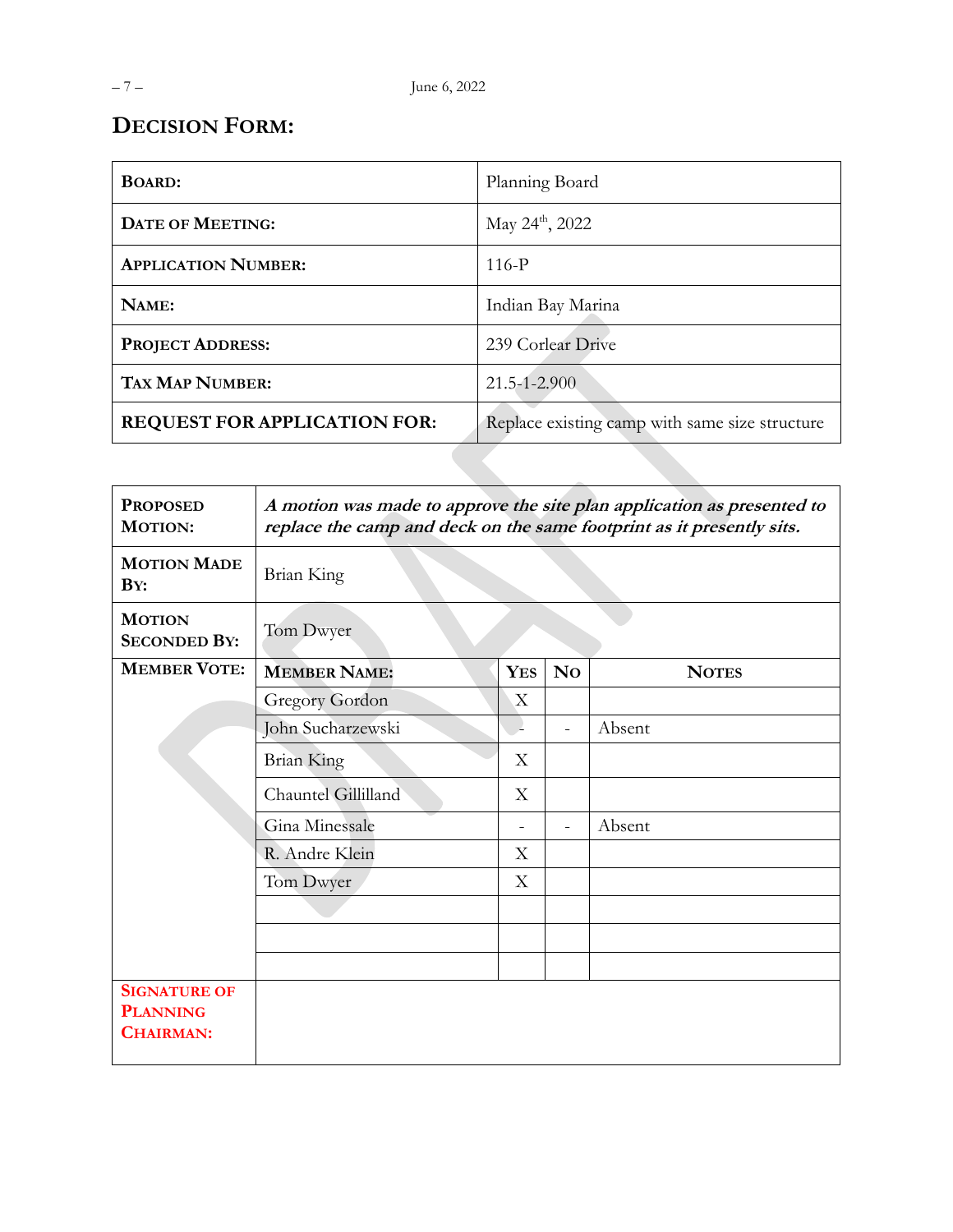| <b>BOARD:</b>                       | Planning Board                      |
|-------------------------------------|-------------------------------------|
| <b>DATE OF MEETING:</b>             | May 24 <sup>th</sup> , 2022         |
| <b>APPLICATION NUMBER:</b>          | $117-P$                             |
| NAME:                               | Ginene Mason                        |
| <b>PROJECT ADDRESS:</b>             | 121 Corlear Drive                   |
| <b>TAX MAP NUMBER:</b>              | $21.5 - 1 - 53.00$                  |
| <b>REQUEST FOR APPLICATION FOR:</b> | Add a covered deck to existing home |
|                                     |                                     |
|                                     |                                     |

| <b>PROPOSED</b><br><b>MOTION:</b>                          | A motion was made to approve site plan application as submitted. |                |                |              |
|------------------------------------------------------------|------------------------------------------------------------------|----------------|----------------|--------------|
| <b>MOTION MADE</b><br>BY:                                  | Tom Dwyer                                                        |                |                |              |
| <b>MOTION</b><br><b>SECONDED BY:</b>                       | Andre Klein                                                      |                |                |              |
| <b>MEMBER VOTE:</b>                                        | <b>MEMBER NAME:</b>                                              | <b>YES</b>     | N <sub>0</sub> | <b>NOTES</b> |
|                                                            | <b>Gregory Gordon</b>                                            | X              |                |              |
|                                                            | John Sucharzewski                                                |                | $\equiv$       | Absent       |
|                                                            | <b>Brian King</b>                                                | X              |                |              |
|                                                            | Chauntel Gillilland                                              | X              |                |              |
|                                                            | Gina Minessale                                                   | $\blacksquare$ | $\equiv$       | Absent       |
|                                                            | R. Andre Klein                                                   | X              |                |              |
|                                                            | Tom Dwyer                                                        | X              |                |              |
|                                                            |                                                                  |                |                |              |
|                                                            |                                                                  |                |                |              |
|                                                            |                                                                  |                |                |              |
| <b>SIGNATURE OF</b><br><b>PLANNING</b><br><b>CHAIRMAN:</b> |                                                                  |                |                |              |